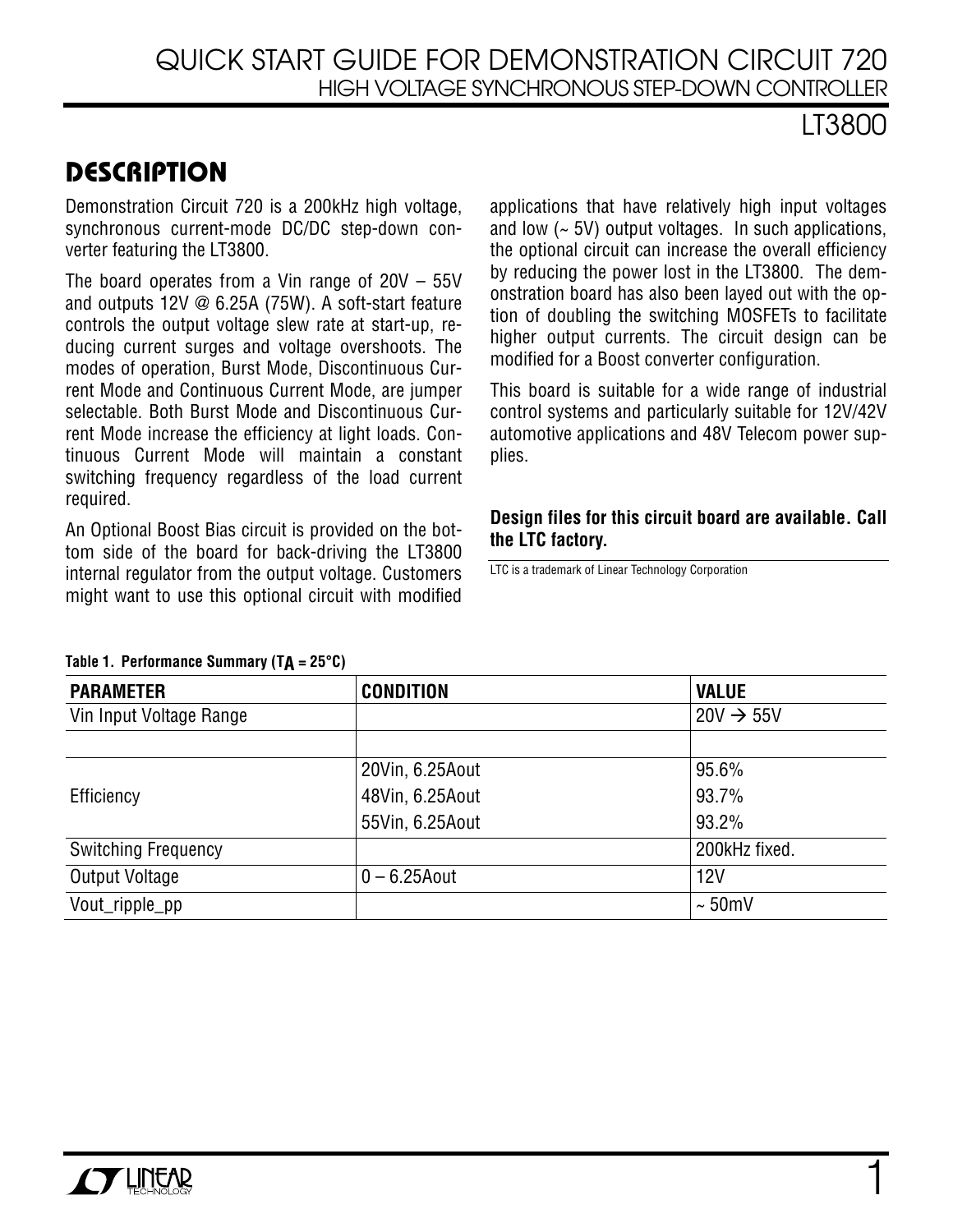# **QUICK START PROCEDURE**

DC720 is easy to set up to evaluate the performance of the LT3800. **Refer to Figure 1** for proper measurement equipment setup and follow the procedure below:

- **1.** Apply a 0 6.25A Load across the Vout/Gnd turrets.
- **2.** Connect Voltmeters and Ammeters as shown in Fig. 1.
- **3.** Connect a 0 60V Power Supply (or better) across the Vin/Gnd turrets. Typically it's best to set the Current Limit of this Power Supply to its maximum setting. The power supply must be capable of providing the required start-up power. If using a bench power supply, a 60V/15A rated (or better) supply is recommended. Set Vin to 20V – 55Vin.
- **4.** Make sure the SHDN/RUN jumper is in the RUN position.